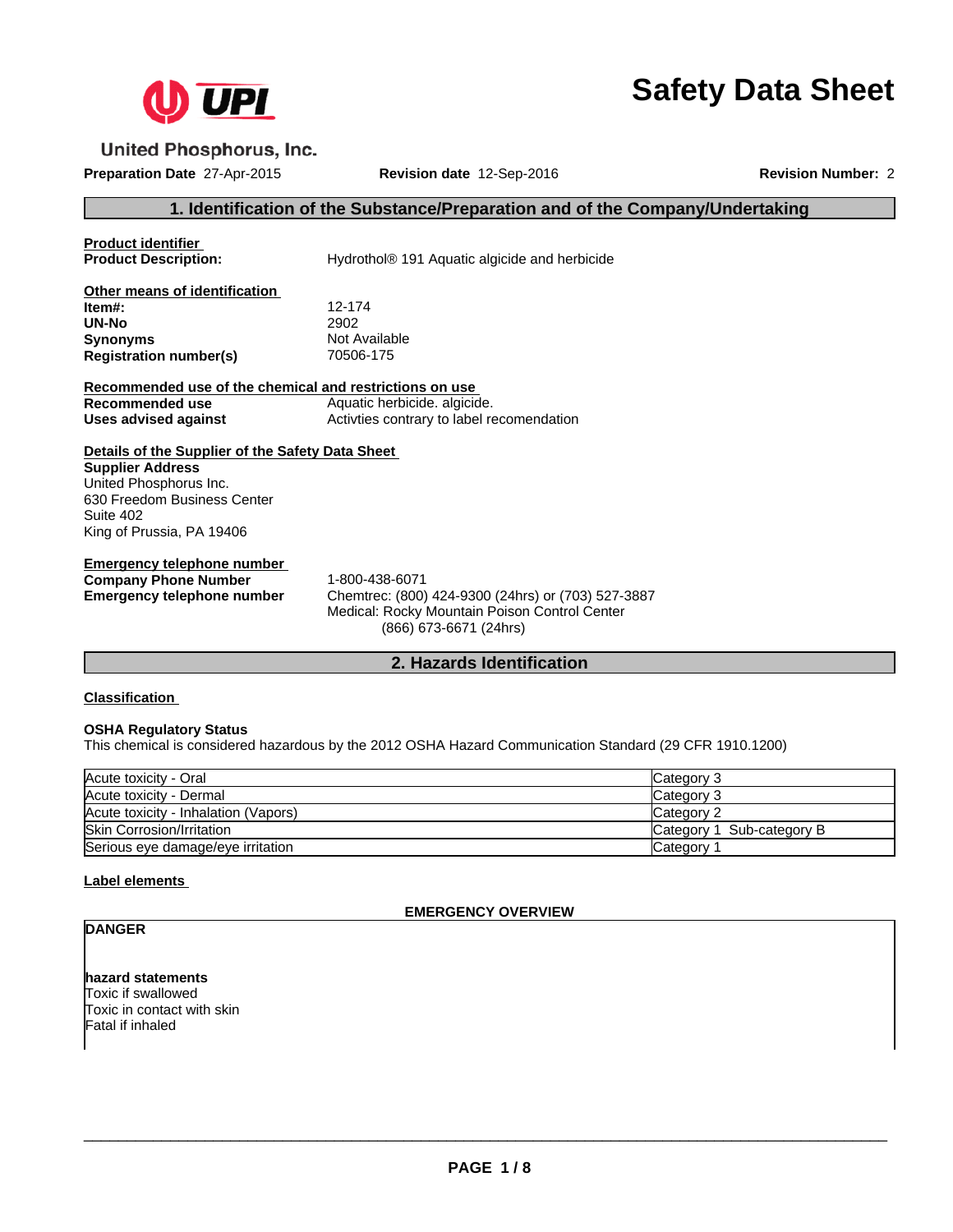

 $\overline{\phantom{a}}$  ,  $\overline{\phantom{a}}$  ,  $\overline{\phantom{a}}$  ,  $\overline{\phantom{a}}$  ,  $\overline{\phantom{a}}$  ,  $\overline{\phantom{a}}$  ,  $\overline{\phantom{a}}$  ,  $\overline{\phantom{a}}$  ,  $\overline{\phantom{a}}$  ,  $\overline{\phantom{a}}$  ,  $\overline{\phantom{a}}$  ,  $\overline{\phantom{a}}$  ,  $\overline{\phantom{a}}$  ,  $\overline{\phantom{a}}$  ,  $\overline{\phantom{a}}$  ,  $\overline{\phantom{a}}$ 

#### **Precautionary Statements - Prevention**

Wash face, hands and any exposed skin thoroughly after handling Do not eat, drink or smoke when using this product Wear protective gloves/protective clothing/eye protection/face protection Do not breathe dust/fume/gas/mist/vapors/spray Use only outdoors or in a well-ventilated area In case of inadequate ventilation wear respiratory protection

IF ON SKIN: Wash with plenty of soap and water Call a POISON CENTER or doctor if you feel unwell Remove/Take off immediately all contaminated clothing Wash contaminated clothing before reuse IF INHALED: Remove victim to fresh air and keep at rest in a position comfortable for breathing Immediately call a POISON CENTER or doctor/physician IF SWALLOWED: Immediately call a POISON CENTER or doctor/physician Rinse mouth

#### **Precautionary Statements - Storage**

Store locked up Store in a well-ventilated place. Keep container tightly closed

#### **Precautionary Statements - Disposal**

Dispose of contents/container to an approved waste disposal plant

#### **Hazards Not Otherwise Classified (HNOC) OTHER INFORMATION**

#### **3. Composition/information on Ingredients**

| name<br>$-$ 100 $-$ 100 $-$ 100 $-$<br>ш<br>$\sim$                                      | <b>S-Nc</b><br>-         | n.<br>WΔ<br>ռ<br>ш<br>70. | <b>000000</b><br>5661 GI |
|-----------------------------------------------------------------------------------------|--------------------------|---------------------------|--------------------------|
| endothall<br>- 11<br>nıne)salt<br>nvlalkvlam<br>Mor<br>aır<br>netr<br>או זר<br>OT.<br>N | $\circ$<br>ĥĥ<br>$-0.00$ | ັ                         |                          |

If CAS number is "proprietary", the specific chemical identity and percentage of composition has been withheld as a trade secret.

# **4. First aid measures FIRST AID MEASURES Eye contact** Hold eye open and rinse slowly and gently with water for 15 - 20 minutes. Remove contact lenses, if present, after 5 minutes, then continue rinsing eye. Call a poison control center or doctor for treatment advice. **Skin contact** Wash off immediately with plenty of water for at least 15 minutes. Call a poison control center or doctor for treatment advice. **Inhalation** Move person to fresh air. If person is not breathing, call 911 or an ambulance, then give artificial respiration, preferably mouth-to-mouth if possible. Call a poison control center or doctor for further treatment advice.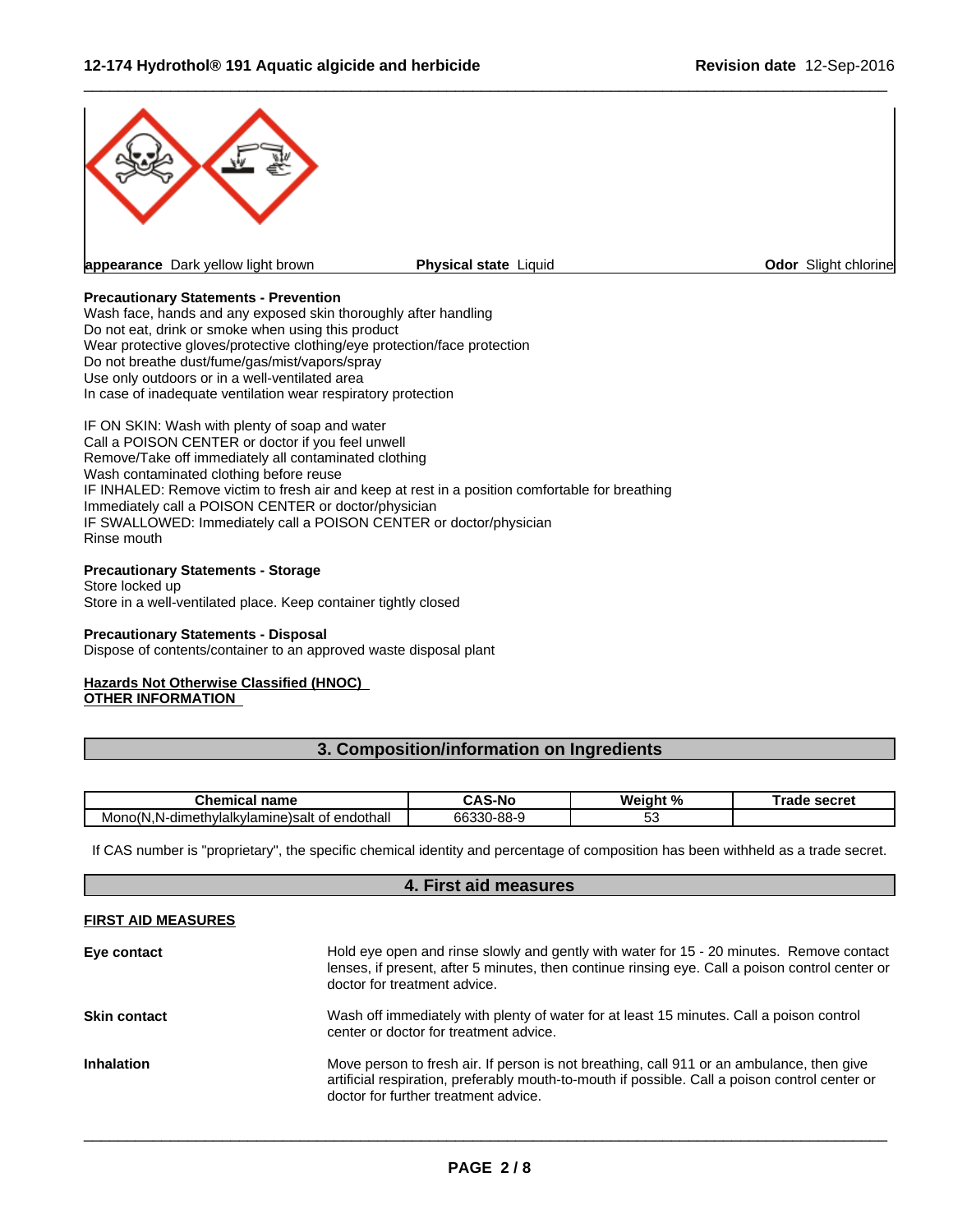| Ingestion                                                                  | Call a physician or poison control center immediately. Do not induce vomiting without<br>medical advice. Never give anything by mouth to an unconscious person. |  |
|----------------------------------------------------------------------------|-----------------------------------------------------------------------------------------------------------------------------------------------------------------|--|
| <b>Protection of First-aiders</b>                                          | Use personal protective equipment.                                                                                                                              |  |
| Most Important Symptoms and Effects, Both Acute and Delayed                |                                                                                                                                                                 |  |
| <b>Most Important Symptoms and</b><br>Effects                              | No information available.                                                                                                                                       |  |
| Indication of Any Immediate Medical Attention and Special Treatment Needed |                                                                                                                                                                 |  |

 $\overline{\phantom{a}}$  ,  $\overline{\phantom{a}}$  ,  $\overline{\phantom{a}}$  ,  $\overline{\phantom{a}}$  ,  $\overline{\phantom{a}}$  ,  $\overline{\phantom{a}}$  ,  $\overline{\phantom{a}}$  ,  $\overline{\phantom{a}}$  ,  $\overline{\phantom{a}}$  ,  $\overline{\phantom{a}}$  ,  $\overline{\phantom{a}}$  ,  $\overline{\phantom{a}}$  ,  $\overline{\phantom{a}}$  ,  $\overline{\phantom{a}}$  ,  $\overline{\phantom{a}}$  ,  $\overline{\phantom{a}}$ 

**Notes to physician** No information available. Treat symptomatically.

#### **5. Fire-fighting measures**

#### **Suitable extinguishing media**

Carbon dioxide (CO2). Aquatic. Foam.

**Unsuitable extinguishing media** No information available.

#### **Specific hazards arising from the chemical**

Thermal decomposition can lead to release of irritating gases and vapours.

**Hazardous combustion products**Extreme temperatures convert Endothall product to endothall anhydride which is a strong vessicant causing blistering of eyes, mucous membranes and skin.

#### **Explosion data**

#### **Protective equipment and precautions for firefighters**

Use personal protective equipment. As in any fire, wear self-contained breathing apparatus pressure-demand, MSHA/NIOSH (approved or equivalent) and full protective gear.

#### **6. Accidental release measures**

#### **Personal precautions, protective equipment and emergency procedures**

| <b>Personal Precautions</b>                                                                                                                                                                         | Avoid contact with skin and eyes. Use personal protective equipment. Wear protective<br>gloves/protective clothing and eye/face protection.                                                                                                                                |
|-----------------------------------------------------------------------------------------------------------------------------------------------------------------------------------------------------|----------------------------------------------------------------------------------------------------------------------------------------------------------------------------------------------------------------------------------------------------------------------------|
| <b>Environmental Precautions</b>                                                                                                                                                                    |                                                                                                                                                                                                                                                                            |
| <b>Environmental precautions</b>                                                                                                                                                                    | Consult a regulatory specialist to determine appropriate state or local reporting<br>requirements, for assistance in waste characterization and/or hazardous waste disposal<br>and other requirements listed in pertinenet environmental permits.                          |
| Methods and material for containment and cleaning up                                                                                                                                                |                                                                                                                                                                                                                                                                            |
| <b>Methods for Clean-Up</b><br>Soak up with inert absorbent material (e.g. sand, silica gel, acid binder, universal binder,<br>sawdust). Sweep up and shovel into suitable containers for disposal. |                                                                                                                                                                                                                                                                            |
|                                                                                                                                                                                                     | 7. Handling and Storage                                                                                                                                                                                                                                                    |
| <b>Precautions for safe handling</b>                                                                                                                                                                |                                                                                                                                                                                                                                                                            |
| <b>Handling</b>                                                                                                                                                                                     | Keep out of reach of children. Empty containers may contain hazardous residues. Avoid<br>contact with skin, eyes and clothing. Remove and wash contaminated clothing before<br>re-use. Do not eat, drink or smoke when using this product. Wash thoroughly after handling. |
| Conditions for safe storage, including any incompatibilities                                                                                                                                        |                                                                                                                                                                                                                                                                            |
| <b>Storage</b>                                                                                                                                                                                      | Keep in a dry place. Keep containers tightly closed in a cool, well-ventilated place. Keep<br>from freezing.                                                                                                                                                               |
|                                                                                                                                                                                                     |                                                                                                                                                                                                                                                                            |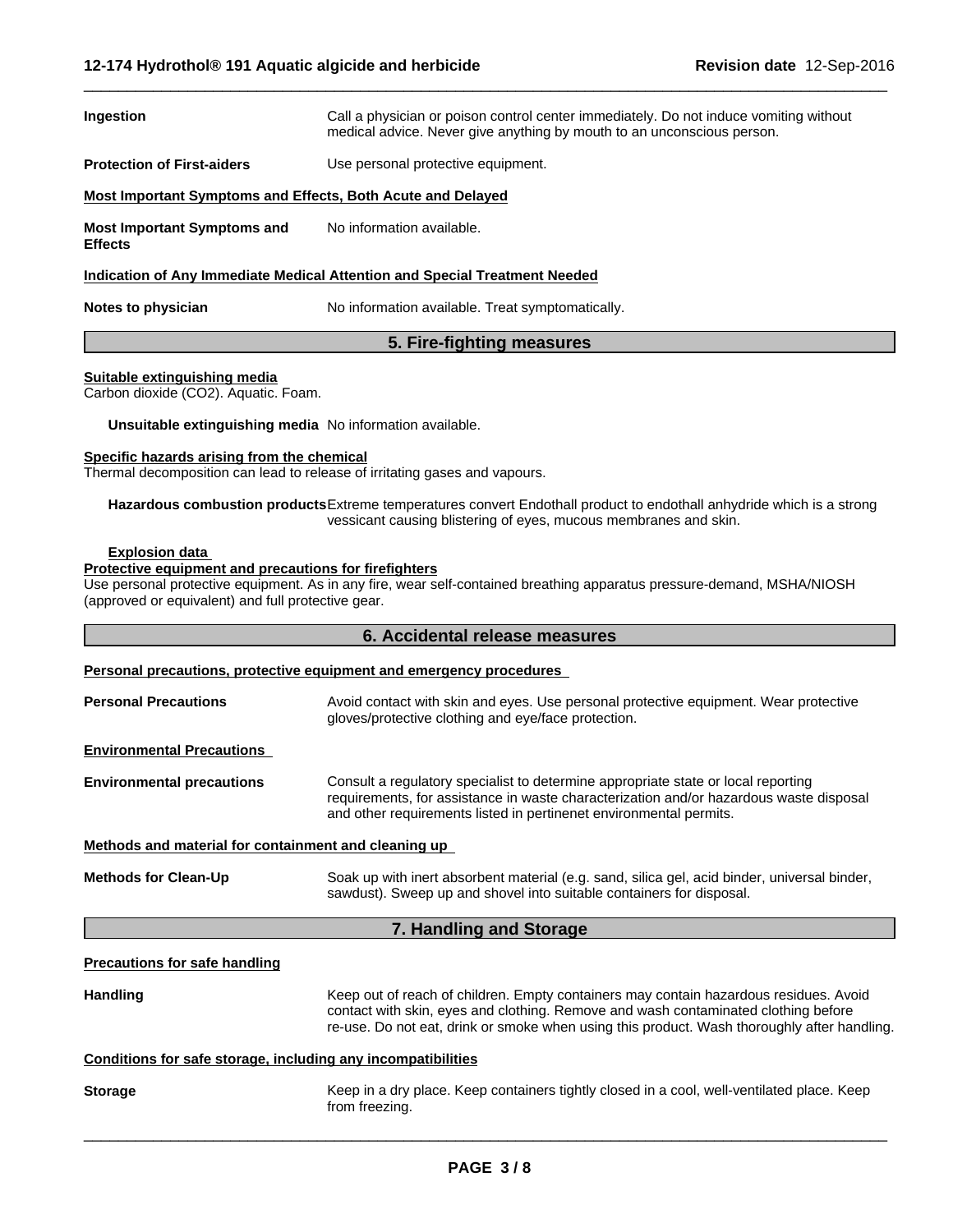**incompatible materials Strong oxidizing agents.** 

|                               | 8. Exposure Controls/Personal Protection                                                                                                                                                                                                                                                                                                                                                                                                                                                                                                                                                                                                                                                                                                                                    |
|-------------------------------|-----------------------------------------------------------------------------------------------------------------------------------------------------------------------------------------------------------------------------------------------------------------------------------------------------------------------------------------------------------------------------------------------------------------------------------------------------------------------------------------------------------------------------------------------------------------------------------------------------------------------------------------------------------------------------------------------------------------------------------------------------------------------------|
| <b>Exposure guidelines</b>    | This product does not contain any hazardous materials with occupational exposure limits<br>established by the region specific regulatory bodies.                                                                                                                                                                                                                                                                                                                                                                                                                                                                                                                                                                                                                            |
| <b>Engineering controls</b>   | Investigate engineering techniques to reduce exposures. Local mechanical exhaust<br>ventilation is preferred. Consult ACGIH ventilation manual or NFPA Standard 91 for design<br>of exhaust systems.                                                                                                                                                                                                                                                                                                                                                                                                                                                                                                                                                                        |
| Personal protective equipment |                                                                                                                                                                                                                                                                                                                                                                                                                                                                                                                                                                                                                                                                                                                                                                             |
| <b>Eye/Face Protection</b>    | Use eye protection to avoid eye contact. Where there is potential for eye contact have eye<br>flushing equipment available. Goggles.                                                                                                                                                                                                                                                                                                                                                                                                                                                                                                                                                                                                                                        |
| <b>Skin protection</b>        | Wear protective gloves/clothing. Chemical resistant footwear plus socks.                                                                                                                                                                                                                                                                                                                                                                                                                                                                                                                                                                                                                                                                                                    |
| <b>Respiratory protection</b> | Where airborne exposure is likely, use NIOSH approved respiratory protection equipment<br>appropriate to the material and/or its components. Full facepiece equipment is<br>recommended and, if used, replaces need for face shield and/or chemical goggles. If<br>exposures cannot be kept at a minimum with engineering controls, consult respirator<br>manufacturer to determine appropriate type equipment for given application. Observe<br>respirator use limitations specified by NIOSH or the manufacturer. For emergency and<br>other conditions where there may be a potential for significant exposure, use an approved<br>full face positive-pressure, self-contained breathing apparatus. Respiratory protection<br>programs must comply with 29 CFR 1910.134. |

 $\overline{\phantom{a}}$  ,  $\overline{\phantom{a}}$  ,  $\overline{\phantom{a}}$  ,  $\overline{\phantom{a}}$  ,  $\overline{\phantom{a}}$  ,  $\overline{\phantom{a}}$  ,  $\overline{\phantom{a}}$  ,  $\overline{\phantom{a}}$  ,  $\overline{\phantom{a}}$  ,  $\overline{\phantom{a}}$  ,  $\overline{\phantom{a}}$  ,  $\overline{\phantom{a}}$  ,  $\overline{\phantom{a}}$  ,  $\overline{\phantom{a}}$  ,  $\overline{\phantom{a}}$  ,  $\overline{\phantom{a}}$ 

#### **General hygiene considerations**

Do not eat, drink or smoke when using this product. Remove and wash contaminated clothing before re-use. Wear suitable gloves and eye/face protection. Wash hands before breaks and immediately after handling the product.

#### **9. Physical and Chemical Properties**

#### **Information on basic physical and chemical properties**

| <b>Physical state</b><br>appearance<br>color                                                                                                                                                                                                                                                                                                                                                                                                                                                                                                                                                                                                                                         | Liquid<br>Dark yellow light brown<br>No information available                                                                                                                                                                                                                                                                                                                                                                                                                                                           | Odor              | Slight chlorine |
|--------------------------------------------------------------------------------------------------------------------------------------------------------------------------------------------------------------------------------------------------------------------------------------------------------------------------------------------------------------------------------------------------------------------------------------------------------------------------------------------------------------------------------------------------------------------------------------------------------------------------------------------------------------------------------------|-------------------------------------------------------------------------------------------------------------------------------------------------------------------------------------------------------------------------------------------------------------------------------------------------------------------------------------------------------------------------------------------------------------------------------------------------------------------------------------------------------------------------|-------------------|-----------------|
| <b>Property</b><br>рH<br><b>Melting point/freezing point</b><br><b>Boiling Point/Range</b><br><b>Flash Point</b><br><b>Evaporation Rate</b><br>flammability (solid, gas)<br><b>Flammability limit in air</b><br><b>Upper Flammability Limit</b><br><b>Lower Flammability Limit</b><br>vapor pressure<br><b>Vapor Density</b><br><b>Specific gravity</b><br><b>Water solubility</b><br><b>Solubility in Other Solvents</b><br>Partition coefficient: n-octanol/waterNo information available<br><b>Autoignition temperature</b><br>decomposition temperature<br><b>Viscosity, kinematic</b><br><b>Dynamic viscosity</b><br><b>Explosive properties</b><br><b>Oxidizing properties</b> | <b>VALUES</b><br>No information available<br>No information available<br>100 °C / 212 °F<br>>100 C<br>No information available<br>No information available<br>No information available<br>No information available<br>9.45 X 10-6 Torr(Salt)<br>No information available<br>1.044 @25 C<br>No information available<br>No information available<br>No information available<br>No information available<br>No information available<br>No information available<br>No information available<br>No information available | Remarks/ • Method |                 |

#### **OTHER INFORMATION**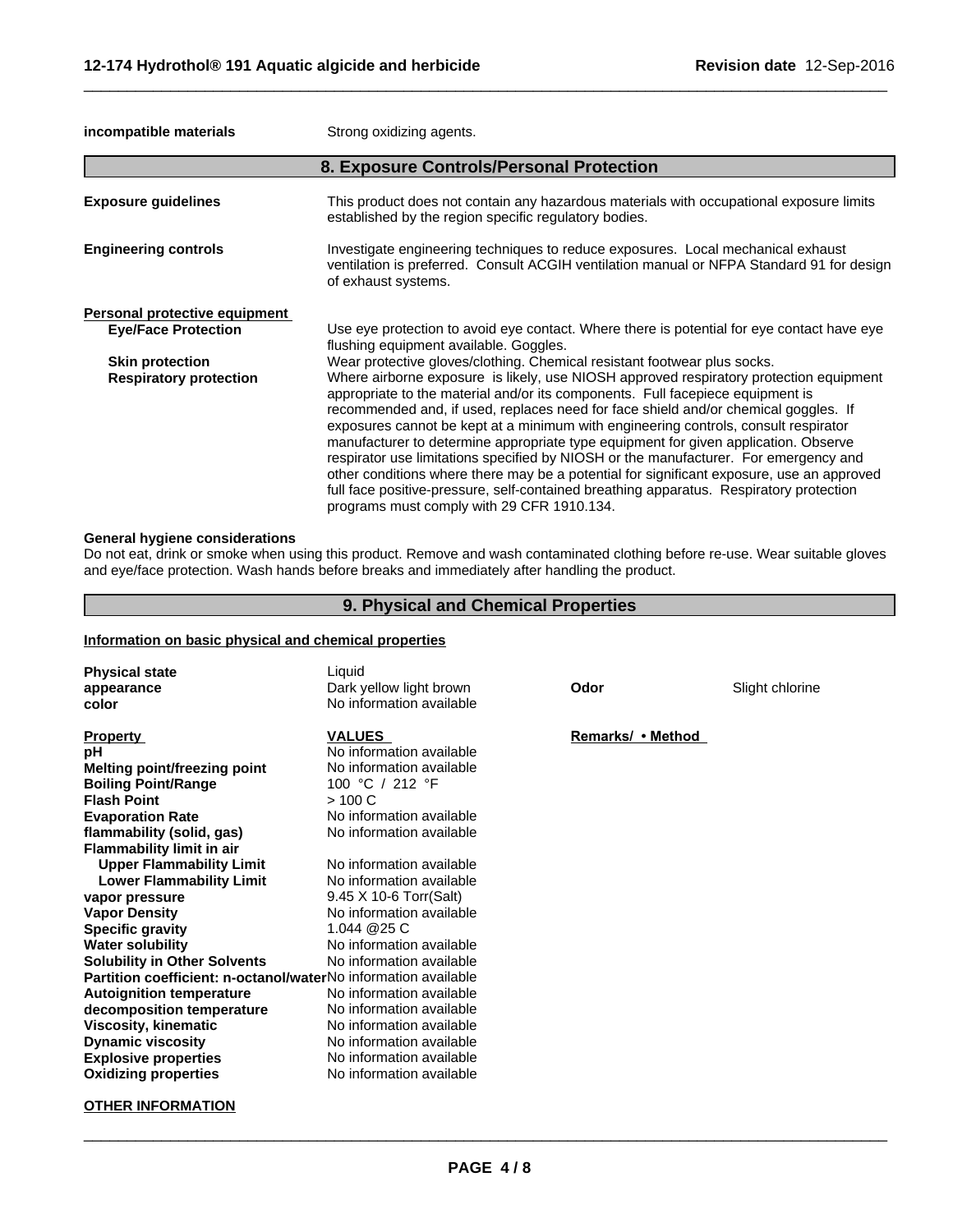**Softening point**<br> **Consequent**<br> **No information available**<br> **No information available molecular weight weight** No information available<br> **VOC Content No information available VOC Content**<br> **EXECUTE:** No information available<br>
No information available **density** No information available<br> **Bulk density** No information available **No information available** 

#### **10. Stability and Reactivity**

 $\overline{\phantom{a}}$  ,  $\overline{\phantom{a}}$  ,  $\overline{\phantom{a}}$  ,  $\overline{\phantom{a}}$  ,  $\overline{\phantom{a}}$  ,  $\overline{\phantom{a}}$  ,  $\overline{\phantom{a}}$  ,  $\overline{\phantom{a}}$  ,  $\overline{\phantom{a}}$  ,  $\overline{\phantom{a}}$  ,  $\overline{\phantom{a}}$  ,  $\overline{\phantom{a}}$  ,  $\overline{\phantom{a}}$  ,  $\overline{\phantom{a}}$  ,  $\overline{\phantom{a}}$  ,  $\overline{\phantom{a}}$ 

**Reactivity**

no data available

#### **Chemical stability**

Stable under normal conditions.

#### **Possibility of hazardous reactions**

None under normal processing.

**Hazardous polymerization** Hazardous polymerisation does not occur.

#### **Conditions to avoid** Not known.

**incompatible materials** Strong oxidizing agents.

#### **Hazardous decomposition products**

Carbon oxides.

#### **11. Toxicological Information**

#### **Information on Likely Routes of Exposure**

## **Product information**

|                     | Single exposure studies indicate: Oral - Moderately toxic to rats (LD50 233.4 mg/kg) Dermal<br>- Moderately toxic to rabbits (LD50 480.9 mg/kg)Inhalation - Slightly toxic to rats (4 hr LC 50<br>0.7 mg/l)Skin irritation - Severely irritating to rabbitsEye irritation - severely irritating to<br>rabbitsNo skin allergy was observed in guinea pigs following repeated exposure. Endothall<br>Intentional swallowing of 40 ml led to death within 12 hours. Skin allergy was observed in<br>guinea pigs following repeated exposure. Repeated dietary administration (Via gelatin<br>capsules) produced vomiting, diarrhea, sluggish movements, and liver, kidney and blood<br>effects in dogs. Long-term dietary administration to rats and mice produced effects in the<br>glandular stomach. High mortality rates and intestinal tumors considered to be secondary<br>to the effects in the stomach were observed in mice. Long-term application to the skin of<br>mice produced no tumors. No birth defects were observed in the offspring of rats exposed<br>orally during pregnancy, even at dosages that produced adverse effects on the mothers.<br>Skelatal abnormalities were observed in the offspring of rabbits and mice exposed during<br>pregnancy, butonly at dosages that produced adverse effects in the mothers. No genetic<br>changes were observed in tests using bacteria, animal cells or animals. |
|---------------------|--------------------------------------------------------------------------------------------------------------------------------------------------------------------------------------------------------------------------------------------------------------------------------------------------------------------------------------------------------------------------------------------------------------------------------------------------------------------------------------------------------------------------------------------------------------------------------------------------------------------------------------------------------------------------------------------------------------------------------------------------------------------------------------------------------------------------------------------------------------------------------------------------------------------------------------------------------------------------------------------------------------------------------------------------------------------------------------------------------------------------------------------------------------------------------------------------------------------------------------------------------------------------------------------------------------------------------------------------------------------------------------------------------------------------------|
| <b>Inhalation</b>   | Harmful by inhalation.                                                                                                                                                                                                                                                                                                                                                                                                                                                                                                                                                                                                                                                                                                                                                                                                                                                                                                                                                                                                                                                                                                                                                                                                                                                                                                                                                                                                         |
| Eye contact         | Corrosive. May cause irreversible damage to eyes.                                                                                                                                                                                                                                                                                                                                                                                                                                                                                                                                                                                                                                                                                                                                                                                                                                                                                                                                                                                                                                                                                                                                                                                                                                                                                                                                                                              |
| <b>Skin contact</b> | Causes severe skin burns.                                                                                                                                                                                                                                                                                                                                                                                                                                                                                                                                                                                                                                                                                                                                                                                                                                                                                                                                                                                                                                                                                                                                                                                                                                                                                                                                                                                                      |
| Ingestion           | MAY BE FATAL IF SWALLOWED.                                                                                                                                                                                                                                                                                                                                                                                                                                                                                                                                                                                                                                                                                                                                                                                                                                                                                                                                                                                                                                                                                                                                                                                                                                                                                                                                                                                                     |

#### **Information on Toxicological Effects**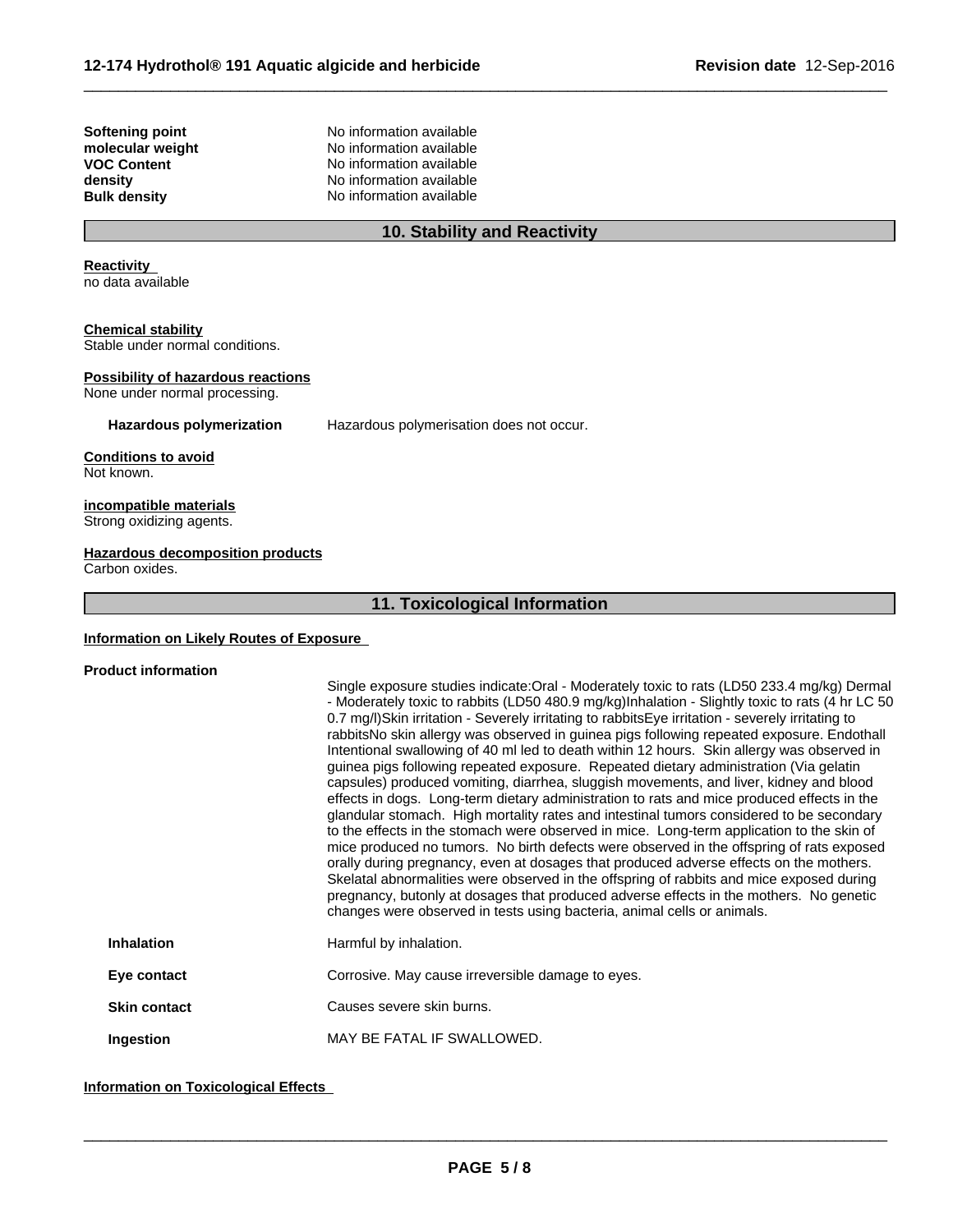**Symptoms** No information available.

#### **Delayed and immediate effects as well as chronic effects from short and long-term exposure**

| sensitization                   | No information available.                                  |
|---------------------------------|------------------------------------------------------------|
| Mutagenic effects               | No information available.                                  |
| Carcinogenicity                 | There are no known carcinogenic chemicals in this product. |
| <b>Reproductive effects</b>     | Not Available.                                             |
| <b>STOT - Single Exposure</b>   | No information available.                                  |
| <b>STOT - repeated exposure</b> | No information available.                                  |
| Aspiration hazard               | No information available.                                  |

#### **Numerical Measures of Toxicity - Product information**

| LD50 Oral               | 233 mg/kg (rat)         |  |
|-------------------------|-------------------------|--|
| <b>LD50 Dermal</b>      | 480.9 mg/kg (rat)       |  |
| <b>LC50 Inhalation:</b> | 0.7 mg/l (rat) $(4-hr)$ |  |

#### **12. Ecological Information**

 $\overline{\phantom{a}}$  ,  $\overline{\phantom{a}}$  ,  $\overline{\phantom{a}}$  ,  $\overline{\phantom{a}}$  ,  $\overline{\phantom{a}}$  ,  $\overline{\phantom{a}}$  ,  $\overline{\phantom{a}}$  ,  $\overline{\phantom{a}}$  ,  $\overline{\phantom{a}}$  ,  $\overline{\phantom{a}}$  ,  $\overline{\phantom{a}}$  ,  $\overline{\phantom{a}}$  ,  $\overline{\phantom{a}}$  ,  $\overline{\phantom{a}}$  ,  $\overline{\phantom{a}}$  ,  $\overline{\phantom{a}}$ 

#### **ecotoxicity**

Endothall mono amine salt: Acute contact toxicity Honey Bee Practically non toxic Acute Toxicity Avain Northern Bobwhite Quail LD50 736 mg/kg Acute Toxicity Freshwater Fish EC50 Bluegill sunfish 0.94 ppm Rainbow trout 0.56 ppm Cutthroat trout 0.18 ppm Channel catfish 0.49 ppm Acute Toxicity Freshwater Invertebrates EC50 Daphnia magna 0.36 ppm (48 hr) Grasshrimp 0.05 ppm (96hr) Scud 2.0 ppm (48hr) Acute Toxcity Marine Invertebrates (flow thru) EC50 Mysid shrimp 2.2 ppm (96 hr) Acute Toxicity Marine Fish (Flow thru) EC50 Sheepshead minnow 3.5 ppm (96 hr)

#### **Persistence/Degradability**

No information available.

#### **Bioaccumulation/ Accumulation**

Does not bioaccumulate.

#### **Other Adverse Effects**

No information available

#### **13. Disposal Considerations**

#### **Waste Treatment Methods**

**Waste Disposal Method** Pesticide wastes are acutely hazardous. Improper disposal of excess pesticide or rinsate is a violation of Federal law. If the wastes cannot be disposed of by use or according to label instructions, contact your State Pesticide or Environmental Control Agency, or the Hazardous Waste representative at the nearest EPA Regional Office for guidance.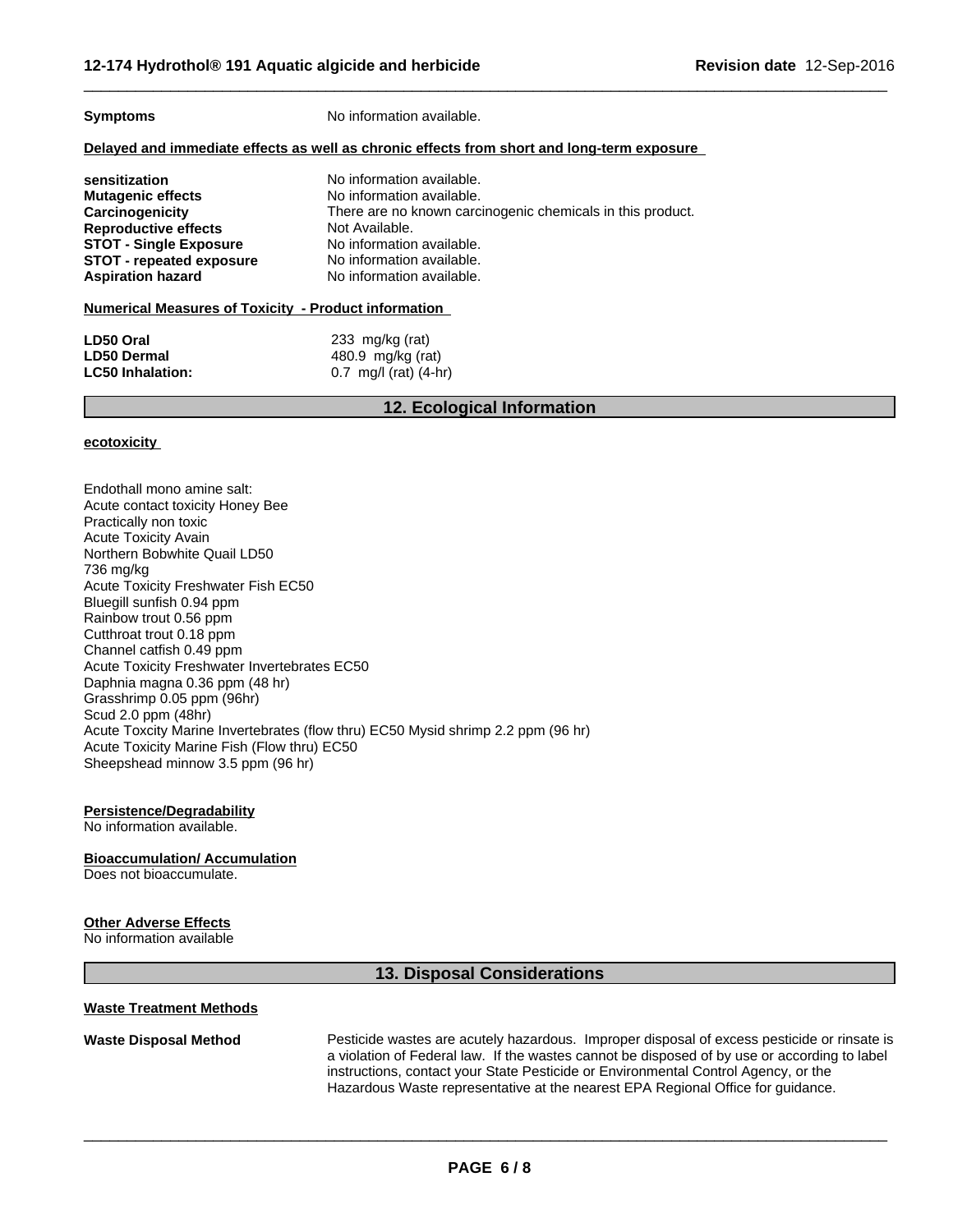**Contaminated packaging Refer to product label.** 

### **14. Transport Information**

 $\overline{\phantom{a}}$  ,  $\overline{\phantom{a}}$  ,  $\overline{\phantom{a}}$  ,  $\overline{\phantom{a}}$  ,  $\overline{\phantom{a}}$  ,  $\overline{\phantom{a}}$  ,  $\overline{\phantom{a}}$  ,  $\overline{\phantom{a}}$  ,  $\overline{\phantom{a}}$  ,  $\overline{\phantom{a}}$  ,  $\overline{\phantom{a}}$  ,  $\overline{\phantom{a}}$  ,  $\overline{\phantom{a}}$  ,  $\overline{\phantom{a}}$  ,  $\overline{\phantom{a}}$  ,  $\overline{\phantom{a}}$ 

| <b>DOT</b><br>UN-No<br>Proper shipping name<br><b>Hazard class</b><br><b>Packing group</b><br><b>Reportable Quantity (RQ):</b> | 2902<br>Pesticides, liquid, toxic. n.o.s. (Endothal)<br>6.1<br><b>PG III</b><br>1,000 lbs (endothall) |
|--------------------------------------------------------------------------------------------------------------------------------|-------------------------------------------------------------------------------------------------------|
| <b>ICAO</b>                                                                                                                    |                                                                                                       |
| UN-No                                                                                                                          | 2902                                                                                                  |
| Proper shipping name<br><b>Hazard class</b>                                                                                    | Pesticide, liquid, toxic, n.o.s (Endothall)<br>6.1                                                    |
| Packing group                                                                                                                  | <b>PG III</b>                                                                                         |
| <b>IATA</b>                                                                                                                    |                                                                                                       |
| UN-No                                                                                                                          | 2902                                                                                                  |
| Proper shipping name                                                                                                           | Pesticide, liquid, toxic, n.o.s (Endothall)                                                           |
| <b>Hazard class</b><br>Packing group                                                                                           | 6.1<br><b>PG III</b>                                                                                  |
|                                                                                                                                |                                                                                                       |
| <b>IMDG/IMO</b><br>UN-No                                                                                                       | 2902                                                                                                  |
| Proper shipping name                                                                                                           | Pesticide, liquid, toxic, n.o.s (Endothall)                                                           |
| <b>Hazard class</b><br>Packing group                                                                                           | 6.1<br><b>PG III</b>                                                                                  |
| EmS No.                                                                                                                        | $F-A, S-A$                                                                                            |
|                                                                                                                                |                                                                                                       |

#### **15. Regulatory Information**

This chemical is a pesticide product registered by the Environmental Protection Agency and is subject to certain labeling requirements under federal pesticide law. These requirements differ from the classification criteria and hazard information required for safety data sheets, and for workplace labels of non-pesticide chemicals. Following is the hazard information as required on the pesticide label:

| signal word                | <b>DANGER</b>                                                                |
|----------------------------|------------------------------------------------------------------------------|
| <b>Ventilation Control</b> | <b>PESTICIDE APPLICATORS &amp; WORKER</b><br>------------------------------- |

**E APPLICATORS & WORKERS THESE WORKERS MUST REFER TO** PRODUCT LABELING AND DIRECTIONS FOR USE IN ACCORDANCE WITH EPA WORKER PROTECTION STANDARD 40 CFR PART 170.

 $\overline{\phantom{a}}$  ,  $\overline{\phantom{a}}$  ,  $\overline{\phantom{a}}$  ,  $\overline{\phantom{a}}$  ,  $\overline{\phantom{a}}$  ,  $\overline{\phantom{a}}$  ,  $\overline{\phantom{a}}$  ,  $\overline{\phantom{a}}$  ,  $\overline{\phantom{a}}$  ,  $\overline{\phantom{a}}$  ,  $\overline{\phantom{a}}$  ,  $\overline{\phantom{a}}$  ,  $\overline{\phantom{a}}$  ,  $\overline{\phantom{a}}$  ,  $\overline{\phantom{a}}$  ,  $\overline{\phantom{a}}$ 

Keep out of Reach of Children. Causes irreversible eye damage. May be fatal if swallowed. Harmful if inhaled or absorbed **through skin.**

| <b>International Inventories</b> |                 |
|----------------------------------|-----------------|
| <b>USINV</b>                     | Not determined  |
| <b>DSL/NDSL</b>                  | Not determined  |
| <b>EINECS/</b>                   | Does not comply |
| <b>ELINCS</b>                    |                 |
| <b>ENCS</b>                      | Does not comply |
| China                            | Does not comply |
| <b>KECL</b>                      | Does not comply |
| <b>PICCS</b>                     | Does not comply |